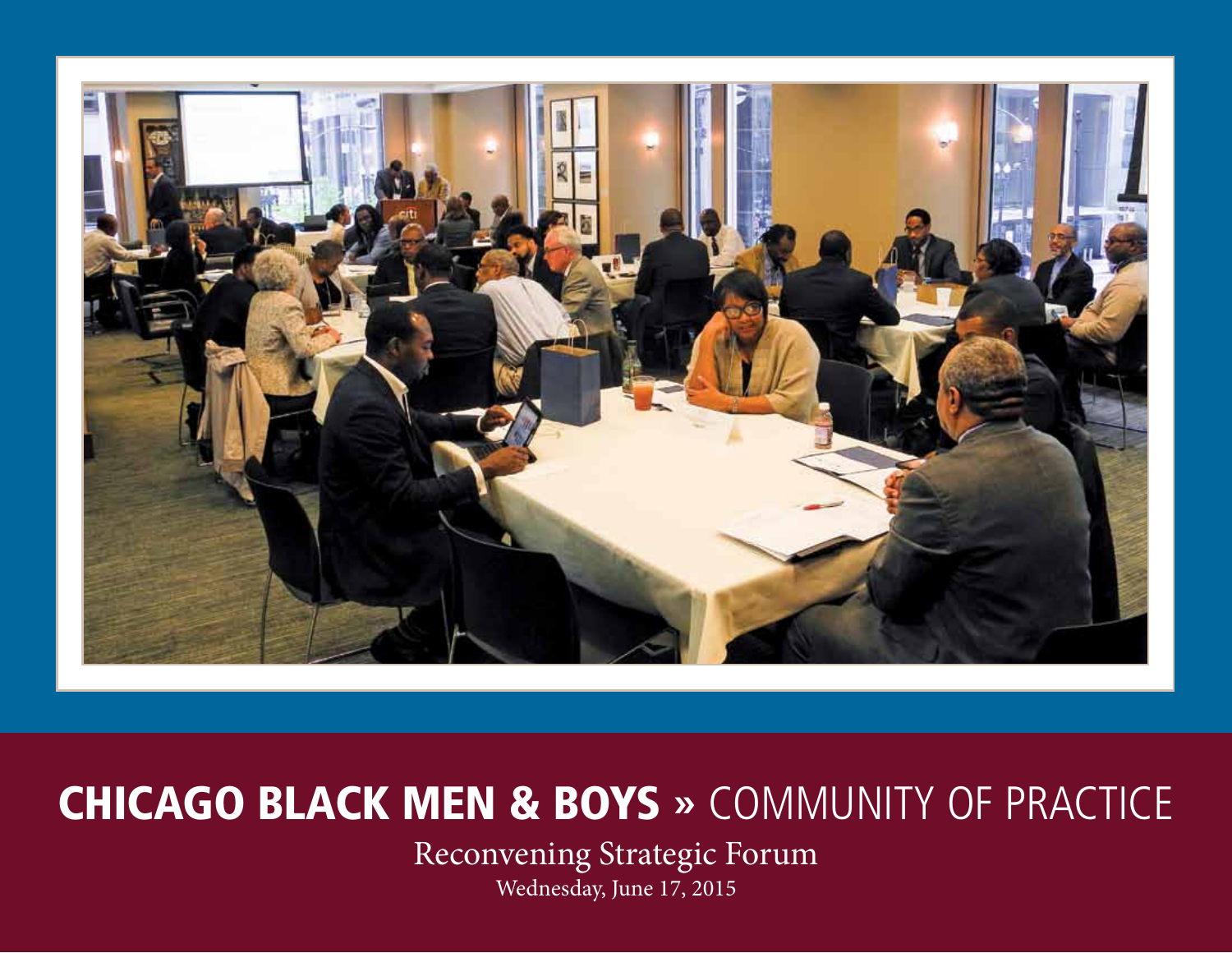# TABLE OF CONTENTS

| <b>Introduction</b>                                     | Page 1  |
|---------------------------------------------------------|---------|
| <b>Forum Structure</b>                                  | Page 2  |
| <b>Agenda</b>                                           | Page 3  |
| <b>Summary of Presentations</b>                         | Page 4  |
| <b>Discussion 1:</b><br><b>A Values Discussion</b>      | Page 5  |
| <b>Discussion 2:</b><br><b>A Visioning Discussion</b>   | Page 6  |
| <b>Discussion 3:</b><br><b>Challenges to Overcome</b>   | Page 7  |
| <b>Discussion 4:</b><br><b>Priorities Going Forward</b> | Page 8  |
| <b>Analysis – Cross Tabulation</b>                      | Page 10 |
| <b>Acknowledgments</b><br><b>BMB Report Section</b>     | Page 13 |

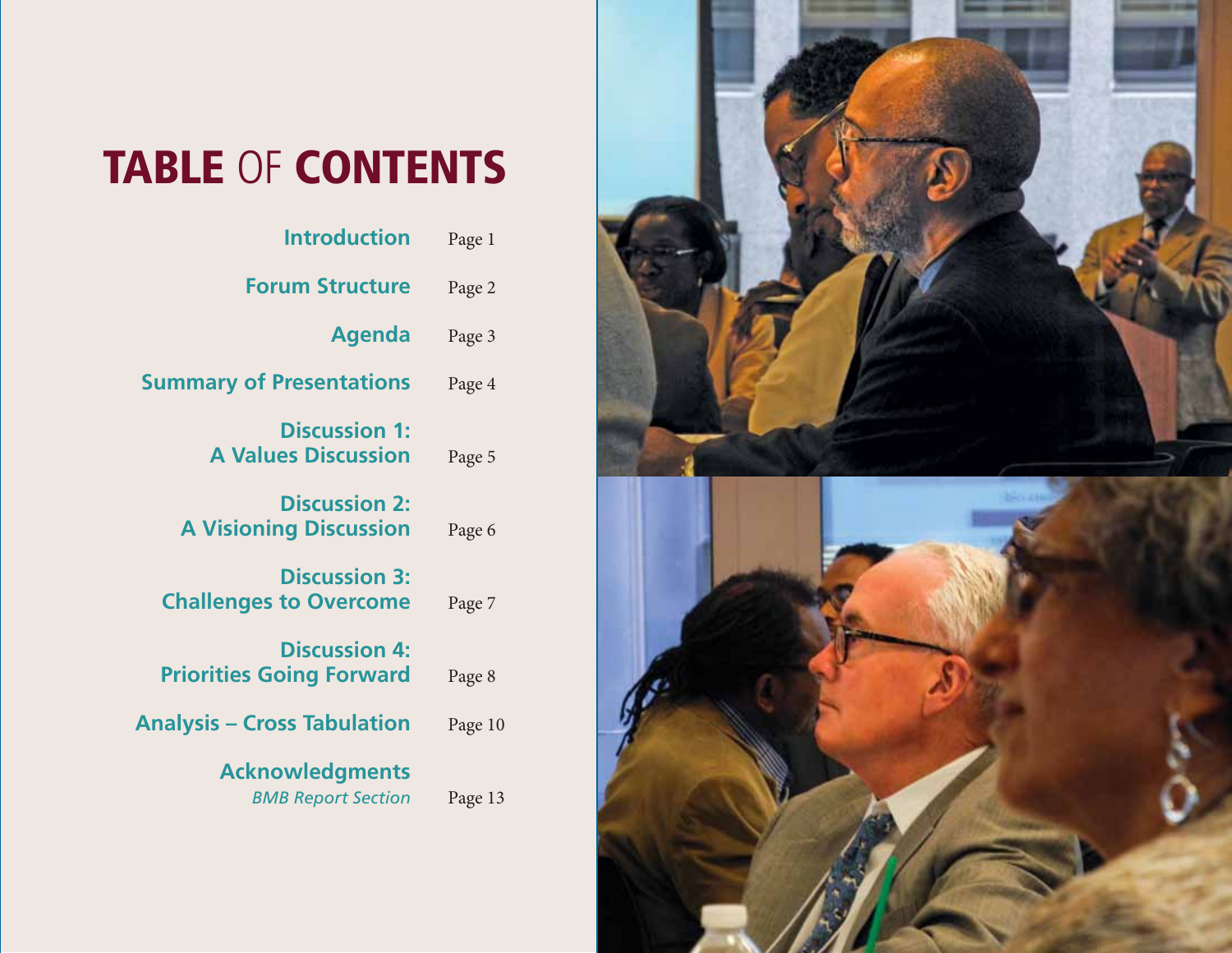## **INTRODUCTION**

#### **Sequane Lawrence**

President, Fathers, Families & Healthy Communities (FFHC)

#### **Dr. Kirk E. Harris**

CEO, Fathers, Families & Healthy Communities (FFHC)

#### **Robert McGhee**

Vice President of Community Development, Citi



*Robert McGhee*

Last year Fathers, Families & Healthy Communities (FFHC), in partnership with Citi Community Development, The Chicago Community Trust (CCT) and the Campaign for Black Male Achievement (CMBA), helped to convene a two day forum on improving outcomes for Black men and boys in Chicago.

In addition to key nonprofit organizations and public/ private institutions, other national partners in attendance were PolicyLink, National League of Cities, and Root Cause. Other leaders in the philanthropic community participated such as the Woods Fund of Chicago, Pritzker EC Foundation, Polk Bros Foundation, Tribune Foundation, Casey Family Foundations, U.S. Bank, and the Paul Angell Family Foundation.

We utilized the Institute for Black Male Achievement (IBMA) Dashboard for Chicago (that identifies indices important to evaluating the success and well-being of Black Men and Boys) to help facilitate a strategic discourse pertaining to key areas of focus and specific and collective approaches to achieve our shared objective, i.e., to dramatically and measurably improve the lives of Black men and boys in Chicago. We also set the stage for capacity building support for CBMA partners in Chicago. The convening was facilitated by Root Cause as a function of the CBMA and supported by the Chicago Community Trust.

On June 17, 2015, with the support of Citi Community Development and The Chicago Community Trust, we reconvened to continue the work of ensuring Black men and boys are able to fulfill their promise. This report is a summary of the activities, priorities and considerations emerging from that meeting, in which a *Community of Practice* began forming to help ensure positive outcomes for Black Men and Boys in Chicago.

## **What type of stakeholder**

**are you?** (Demographic Assignment)

|                          | Responses<br>Percent | Count          |
|--------------------------|----------------------|----------------|
| Education (K-12)         | 5.13%                | $\overline{2}$ |
| Government               | 12.82%               | 5              |
| Philanthropy             | 25.64%               | 10             |
| Policy                   | 12.82%               | 5              |
| <b>Social Services</b>   | 20.51%               | 8              |
| Universities             | 2.56%                | 1              |
| Workforce<br>Development | 5.13%                | $\overline{2}$ |
| Other                    | 15.38%               | 6              |
| Totals                   | 100%                 | $39*$          |

\*The number of participants that voted on keypads for this question



Community of Practice » 1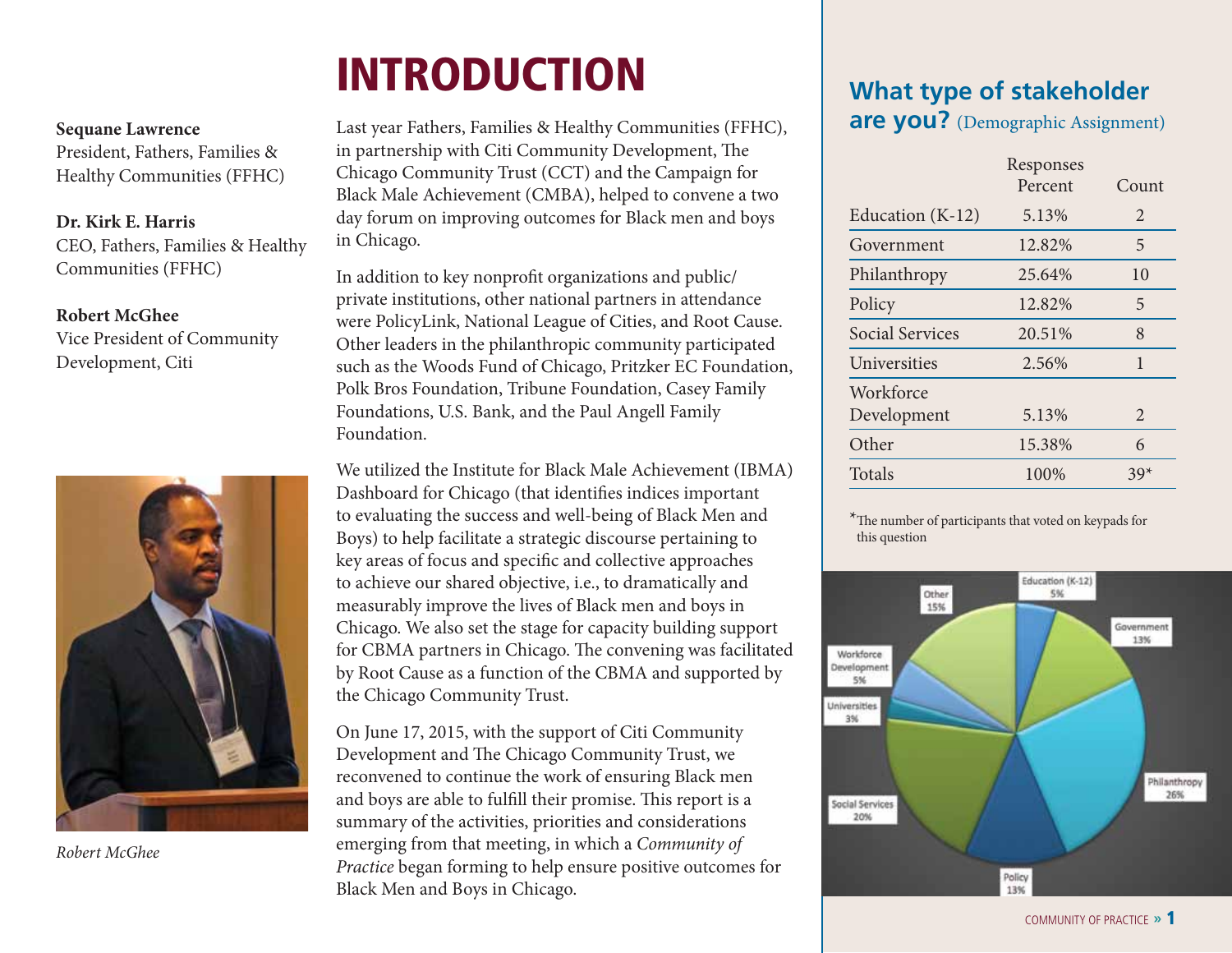

# **FORUM STRUCTURE**

The forum was structured to allow for optimum collaboration among participants. Six tables of 7-10 participants each took part in discussions, deliberated and developed ideas to share with the group. A facilitator was assigned to each table to guide the discussion, reach table consensus on questions, and then share their prioritized responses using a keypad. Using keypads enabled participant feedback to be aggregated and summarized, and allowed the lead facilitator to immediately share the group's results with attendees.





*The "Goal" is seating diversity*

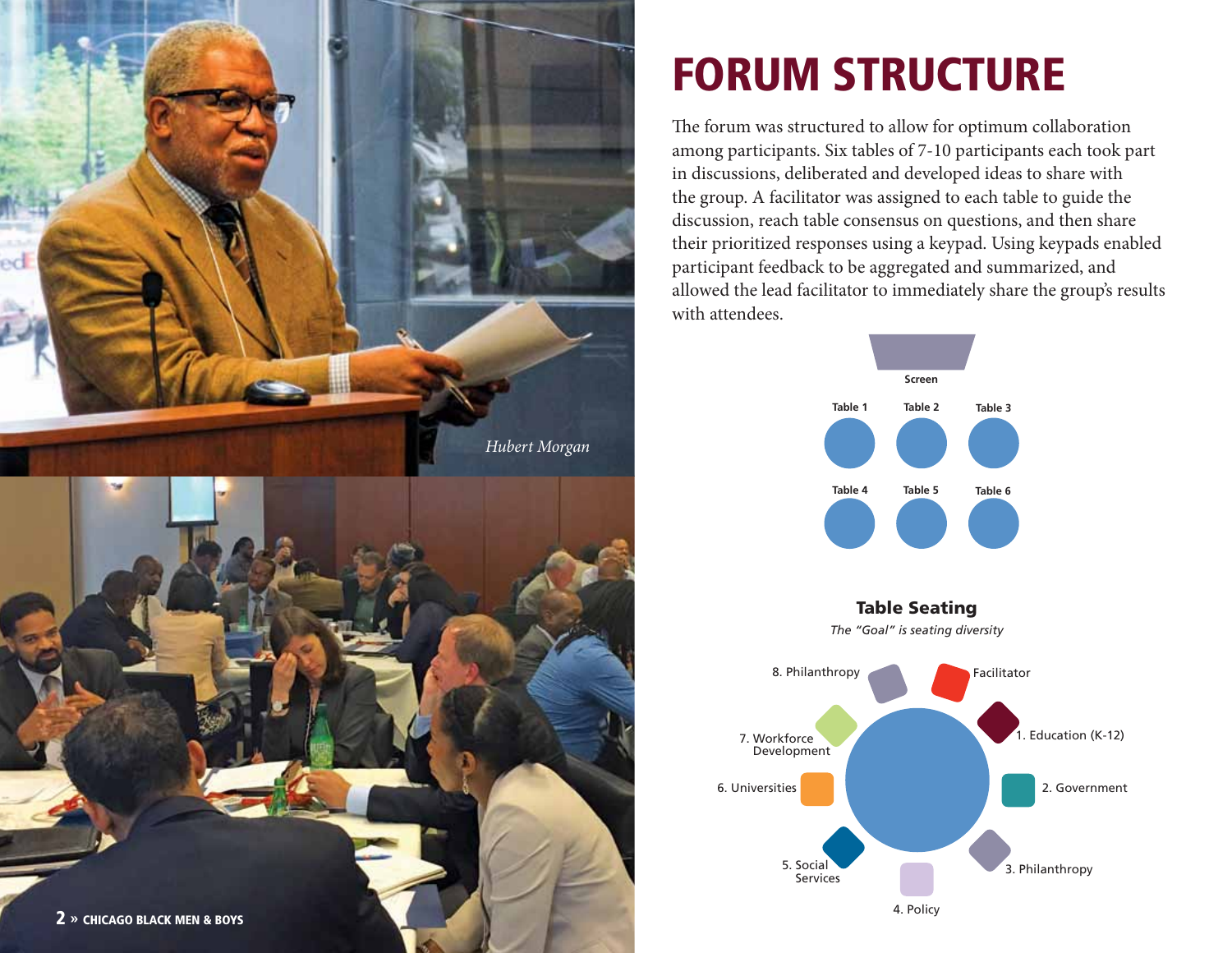### **Welcome:** Robert McGhee, VP Community Development, Citi **Introductions and why we're** Sequane Lawrence, President, FFHC and **here today:** Dr. Kirk Harris, CEO, FFHC **Table Introductions Presentation I:** "Strategic Partners" Dr. Kirk Harris **Discussion I:** A Values Discussion **Presentation II:** "Promising Practices" Mr. Dan Swinney, Ms. Evelyn Diaz, Mr. Phil Jackson, and Dr. Kirk Harris **Discussion II:** Envisioning our work five years from now **Discussion III:** Challenges to overcome in achieving future outcomes **Discussion IV:** Priorities going forward **Wrap-up Commentary:** Sequane Lawrence and Dr. Kirk Harris **Next Steps/ Adjourn:** Sequane Lawrence and Dr. Kirk Harris

#### Community of Practice » 3

**Forum Goals:** To achieve the goals set for this forum, the meeting was designed to allow for presentations covering "Promising Practices" and "What Works" in the field.

**Sharing:** Sharing the literature and case studies around promising practices and what works

**Engaging:** Having engaging discussions and deliberations to change the trajectory for Black males in Chicago (the areas of education and work)

**Action I:** An action agenda shared by a core group of participants/practitioners to serve our strategic partners going forward

**Action II:** An action agenda for Philanthropic/ Governmental Stakeholders

## **AGENDA**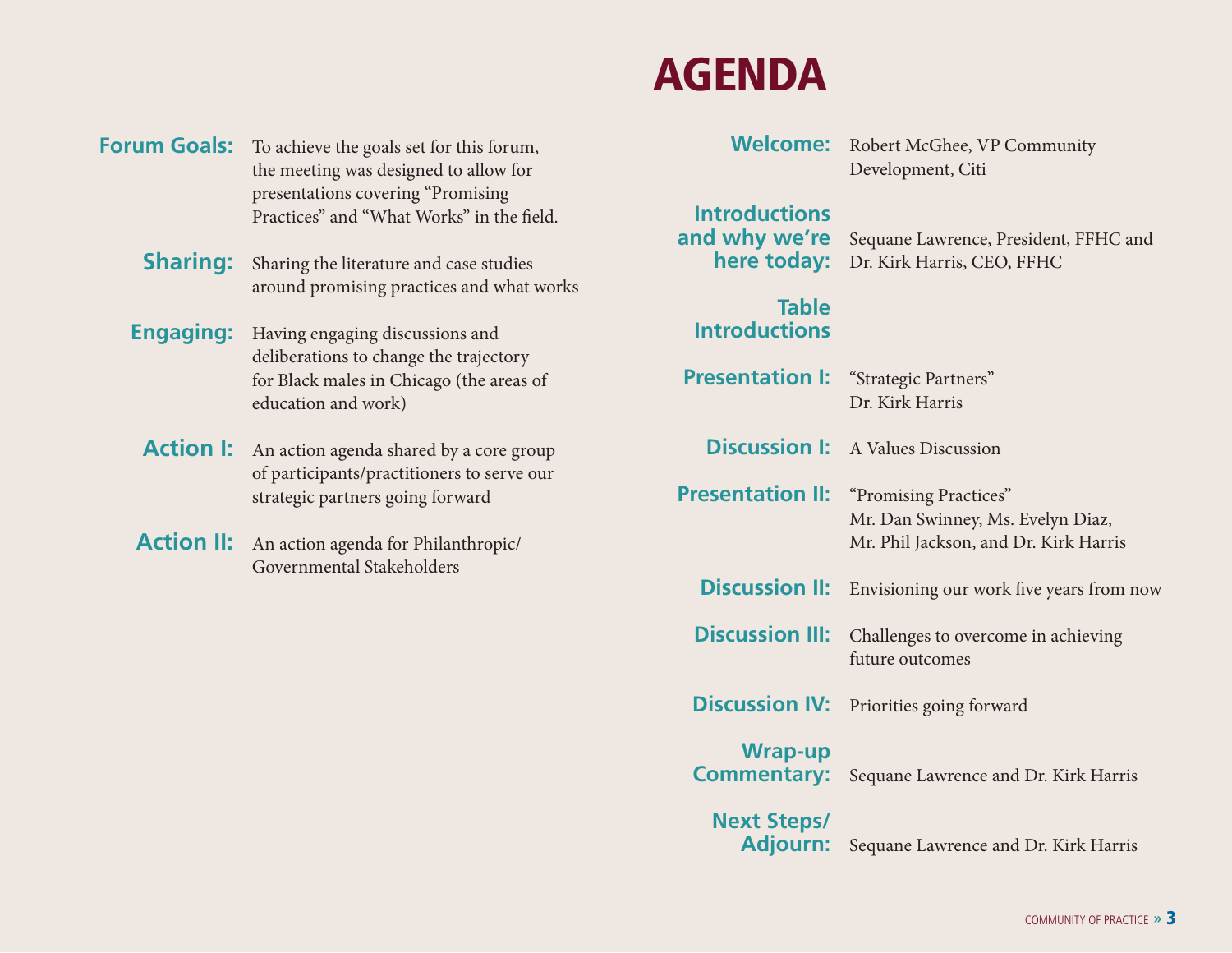

## Summary of Presentations

Mr. Dan Swinney, Ms. Evelyn Diaz, Mr. Phil Jackson and Dr. Kirk E. Harris set the stage for the substantive focus of the day's discussion by advancing ideas related to promising practices in support of strengthening outcomes for Black Men and Boys in Chicago.

Dan Swinney highlighted strategies in support of employment and work for Black Men and Boys. Particular attention was given to "high-tech" manufacturing as an "opportunity" employment sector.

Evelyn Diaz addressed the function and role of government intervention and engagement. They provide important leverage for making services available and identifying governmental resources promoting educational and work related support for Black Men and Boys.

Phil Jackson emphasized the context for a supportive educational infrastructure for Black Boys.

Mr. Jackson suggested starting as early as pre-school is essential to helping Black Boys navigate the institutional and societal threats undermining their ability to reach their potential and realize educational success.

Dr. Kirk E. Harris spoke to the importance of thinking comprehensively in supporting the success of Black Men and Boys. Dr. Harris posited that systems supporting or undermining the success of Black Men and Boys are intertwined in ways that must be appreciated by the families and the communities from which Black Men and Boys emerge. Moreover, the larger society has a role to play in advancing the health and well-being of communities from which Black men and Boys emerge.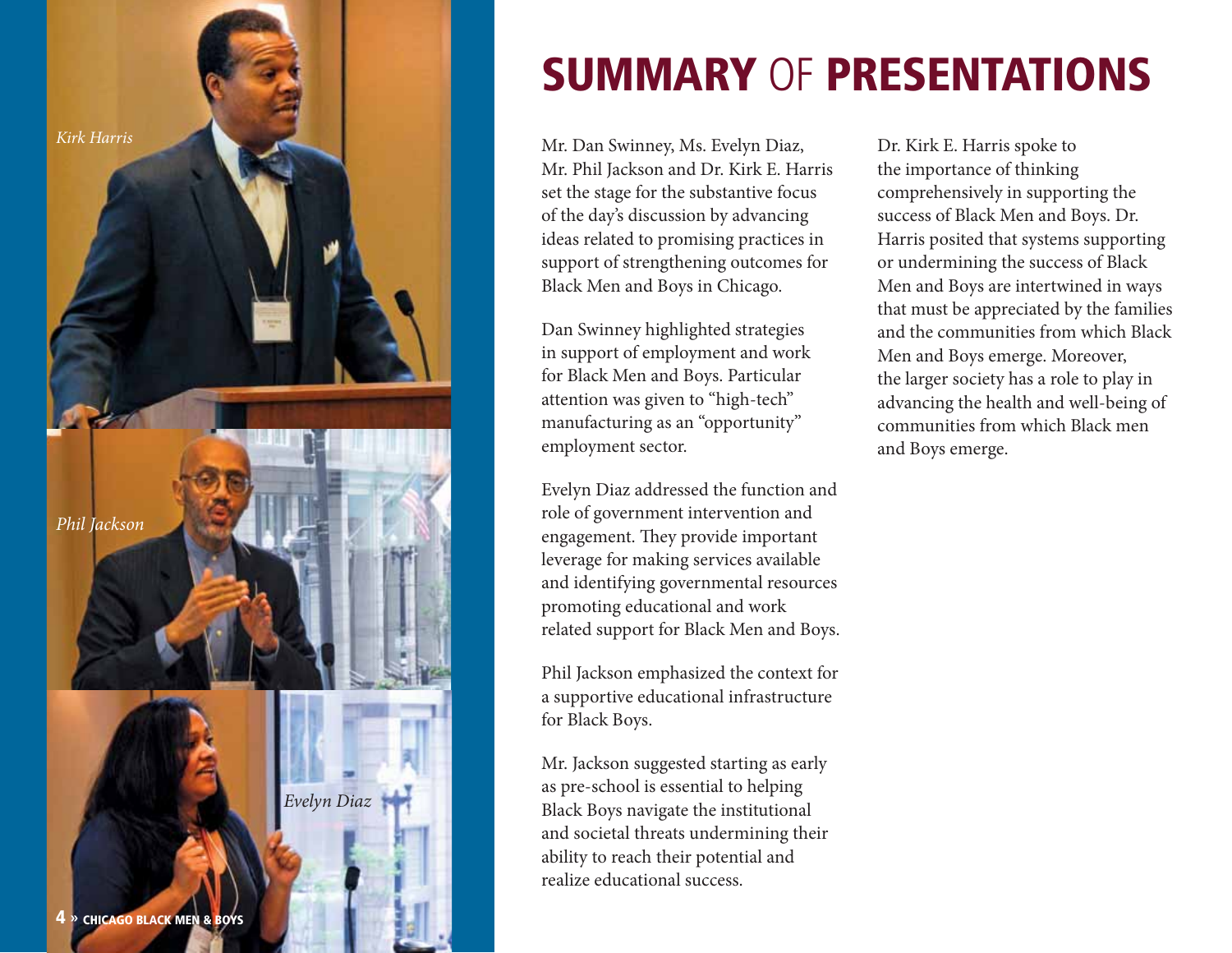

# FRONT SUN SERIES AND THE VALUES OF THE VALUES OF THE VALUES OF THE VALUES OF THE VALUES OF THE VALUES OF THE VALUES OF THE VALUES OF THE VALUES OF THE VALUES OF THE VALUES OF THE VALUES OF THE VALUES OF THE VALUES OF THE V

### A Values Discussion

Take a couple of minutes to think about this question:

#### **Why is strengthening the work around Black Men and Black Boys so important to you?**

#### **A Values Discussion:**

**Intention:** To have an expression of values that provides the foundation for the rest of the day

**Outcome I:** Strong value statements to use in subsequent discussions and in our work moving forward

**Outcome II:** Seeking stakeholder table cohesion, looking for consensus from each discussion on the table's, shared values

#### **What does this mean?**

Shared values are essential to collective action. Understanding the various values sets amongst the various stakeholders is a vital step in securing the foundation for a common vision derived successful collective actions in support of agreed-upon outcomes.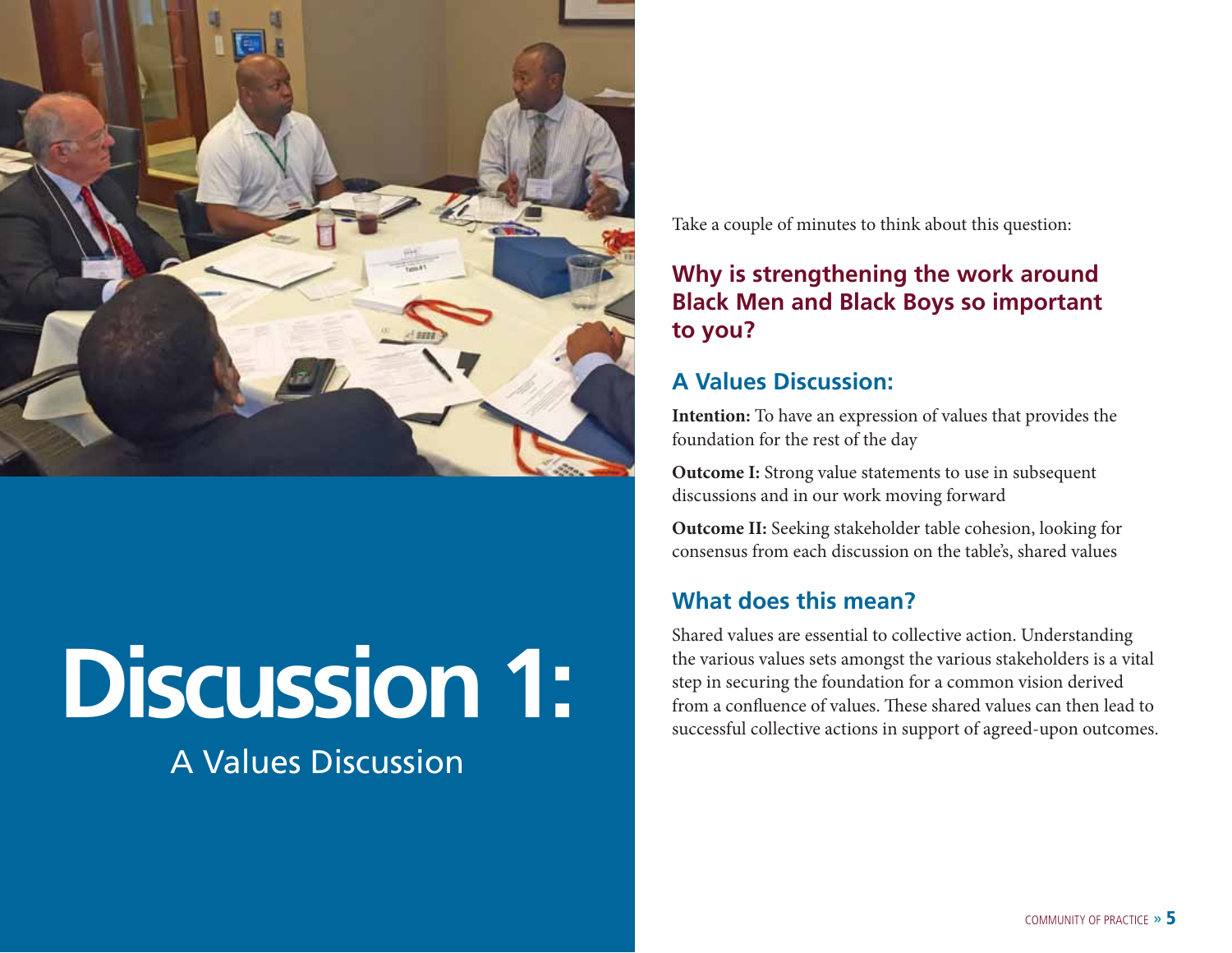

# **Discussion 2:**

## A Visioning Discussion

**Envision our work five years from now. Based on promising practices and what we know works, where could our efforts lead us by 2020? What kind of Community could we envision in the year 2020? What does a WIN look like for the Community of Black Men and Black Boys in the year 2020?**

#### **Visioning Discussion**

**Instruction:** Based on promising practices and what we know works, consider these questions:

- "Where could our efforts lead us by the year 2020?"
- "What kind of Community could we envision in the year 2020?"
- "What does a WIN look like for the Community of Black Men and Black Boys in the year 2020?"

**Intention:** To create a framework for thinking about future success

**Outcome:** Generating a range of successful outcomes and how those outcomes could look in 5 years

#### **What does this mean?**

Envisioning the future and outlining what prospective success looks like are important exercises. These exercises allowed participants to vocalize their vision for success related to the work in support of Black Men and Boys and share it with the group. This allowed the groups to co-produce the future possibilities related to the achievable outcomes as a function of the collective work and responsibilities they will be upholding and advancing.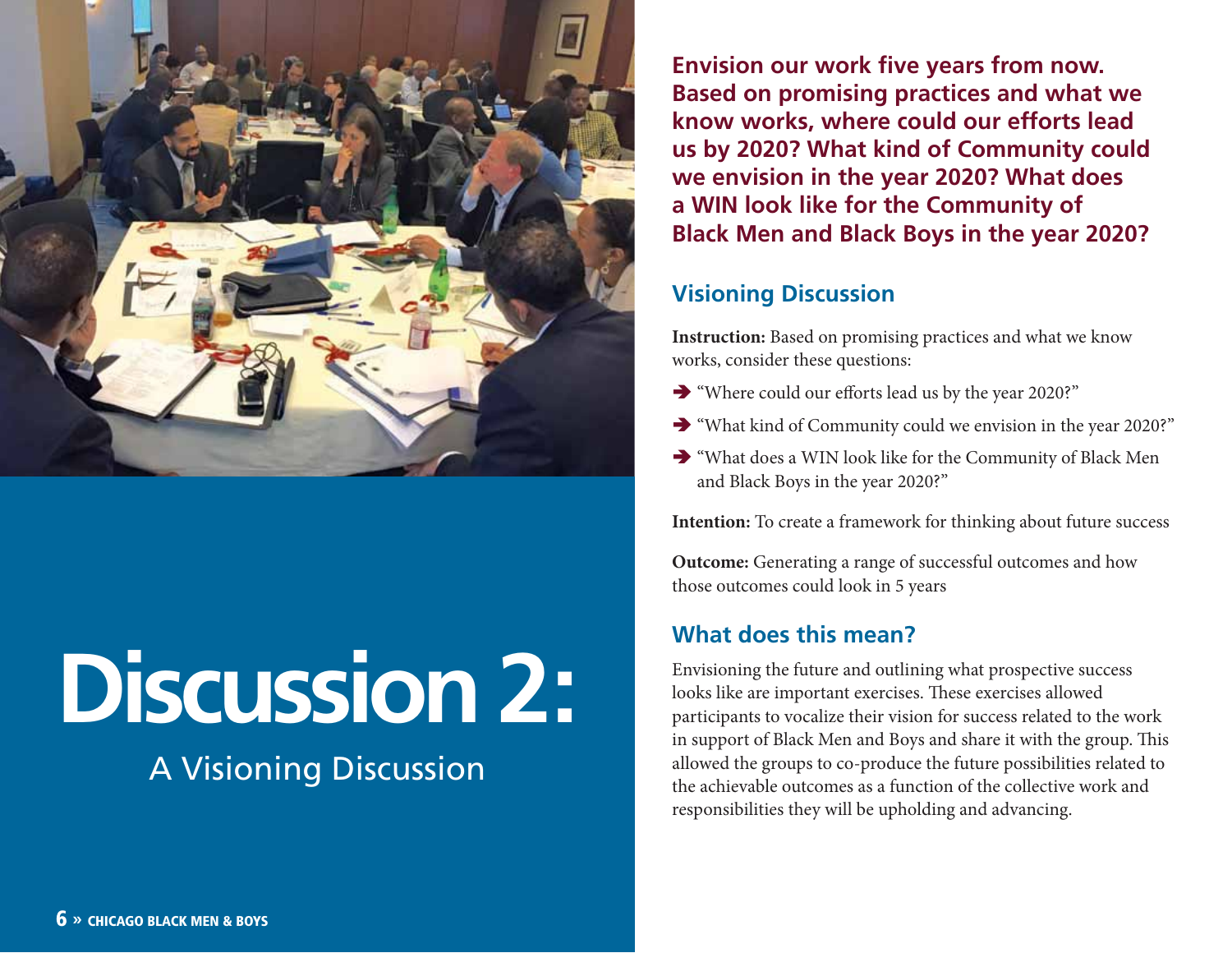

# **Discussion 3:**

## Challenges to Overcome in Achieving Future Outcomes

Based on where we collectively would like to be in five years, coupled with strategic partners, organizations, and our current capacity.

**What major challenges do we face in advocating and strengthening the lives of our Black Men and our Black Boys?**

| 33%   | 1. Institutional Racism                                              |
|-------|----------------------------------------------------------------------|
| 3%    | 2. Creating a safe space for sharing/developing narratives           |
| 18%   | 3. Disorganization/creating unity                                    |
| 8%    | 4. Finding ways to connect to ongoing systems, not create new ones   |
| $1\%$ | 5. Creating new platforms for doing the work                         |
| 5%    | 6. Creating incentives to work with the most vulnerable              |
| 15%   | 7. Funding and policy changes                                        |
| 2%    | 8. Creating strategies for independent support of community programs |
| 9%    | 9. Comprehensive approach (including system changes) "inertia"       |
| 5%    |                                                                      |
|       | 10. Early childhood intervention                                     |

#### **Challenge Discussion**

**Instruction I:** Based on where we collectively would like to be in five years, coupled with the organizations and strategic partners involved (our current capacity):

- What are the major challenges we face in advocating for and strengthening the lives of our Black Men and our Black Boys?
- Please review Worksheet BMA Life Outcomes Dashboard "Education & Work."

**Instruction II:** Our Project charge focuses on the areas around "Education & Work." We have created an "over-arching" category bucket called "Community Health."

**Intention:** To categorize in the two buckets "Education & Work" buckets the major challenges *Chicago Black Men & Boys – Community of Practice* will face before future success can be achieved.

**Outcome:** List of challenges by "Education & Work."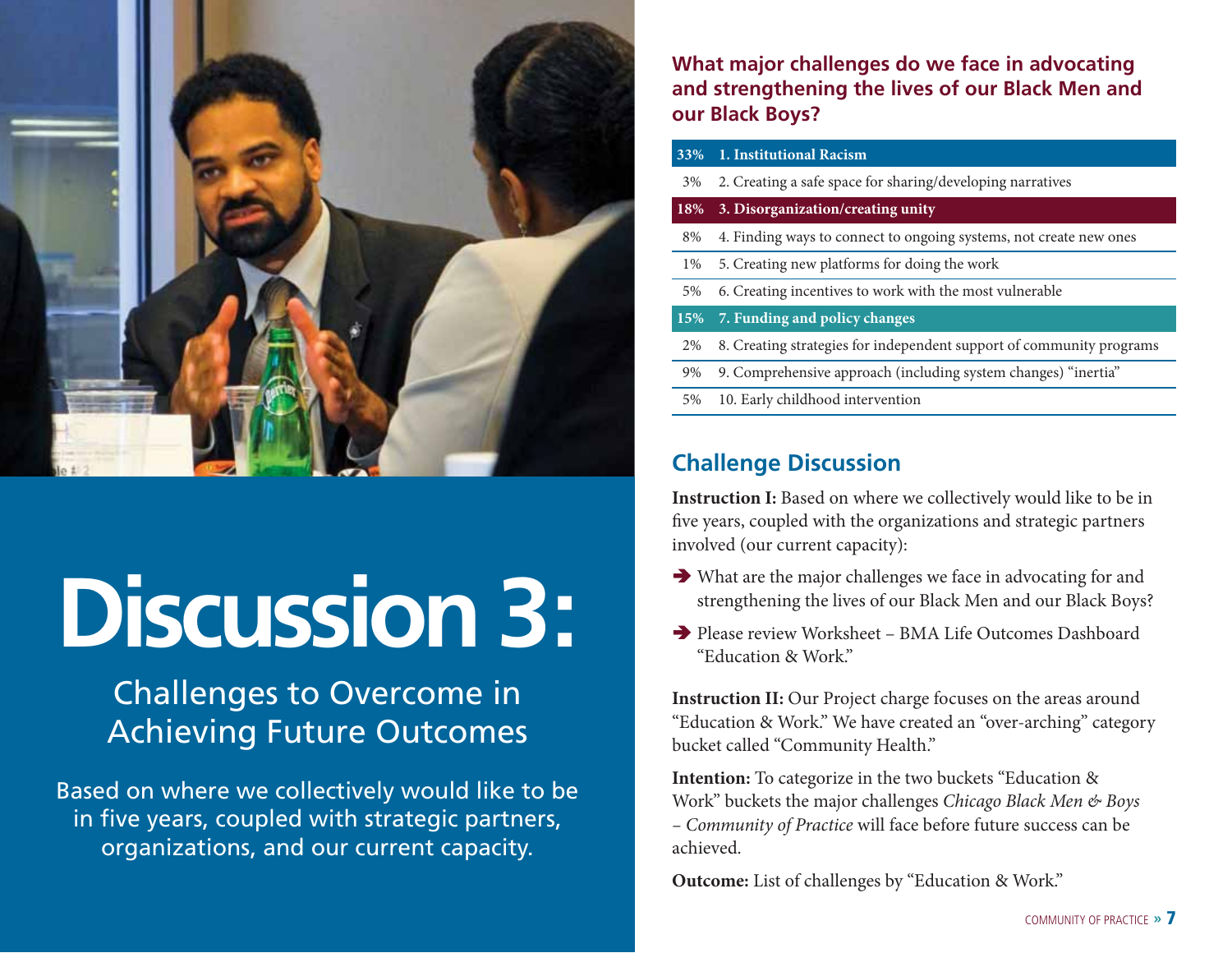# **Discussion 4:**

### Priorities Going Forward



#### **What priorities should our project work on going forward?**

Think about the top challenges we have discussed today. Think about the challenges along a "continuum" of Importance and Difficulty. Long-term challenges might need policy changes; short term challenges might be accomplished with the current resources in place.

As a *Community of Practice*, the group identified institutional racism, lack of organizational unity, and funding and policy barriers as major challenges to addressing the plight of Black Men and Boys in Chicago. The *Community of Practice* also identified areas that should be the focus of the work going forward that include action research\*, policy and systemic change, fostering greater mutual support, and collaborative networking.

|     | 14% 1. Action Research                                  |
|-----|---------------------------------------------------------|
| 19% | 2. Policy and systemic change                           |
| 4%  | 3. Internal and external communication                  |
| 7%  | 4. Pathway programs (education, mentorship)             |
| 12% | 5. Creating unity and leadership outside of politics    |
| 19% | <b>6. Connecting the dots and networks</b>              |
| 4%  | 7. Incentives for collaboration                         |
| 7%  | 8. Organization around priorities of education and work |
| 8%  | 9. Capacity building/increased proficiency              |
| 4%  | 10. Social marketing to address institutional racism    |

\***Action Research** is either research initiated to solve an immediate problem or a reflective process of progressive problem solving led by individuals working with others in teams or as part of a "community of practice" to improve the way they address issues and solve problems.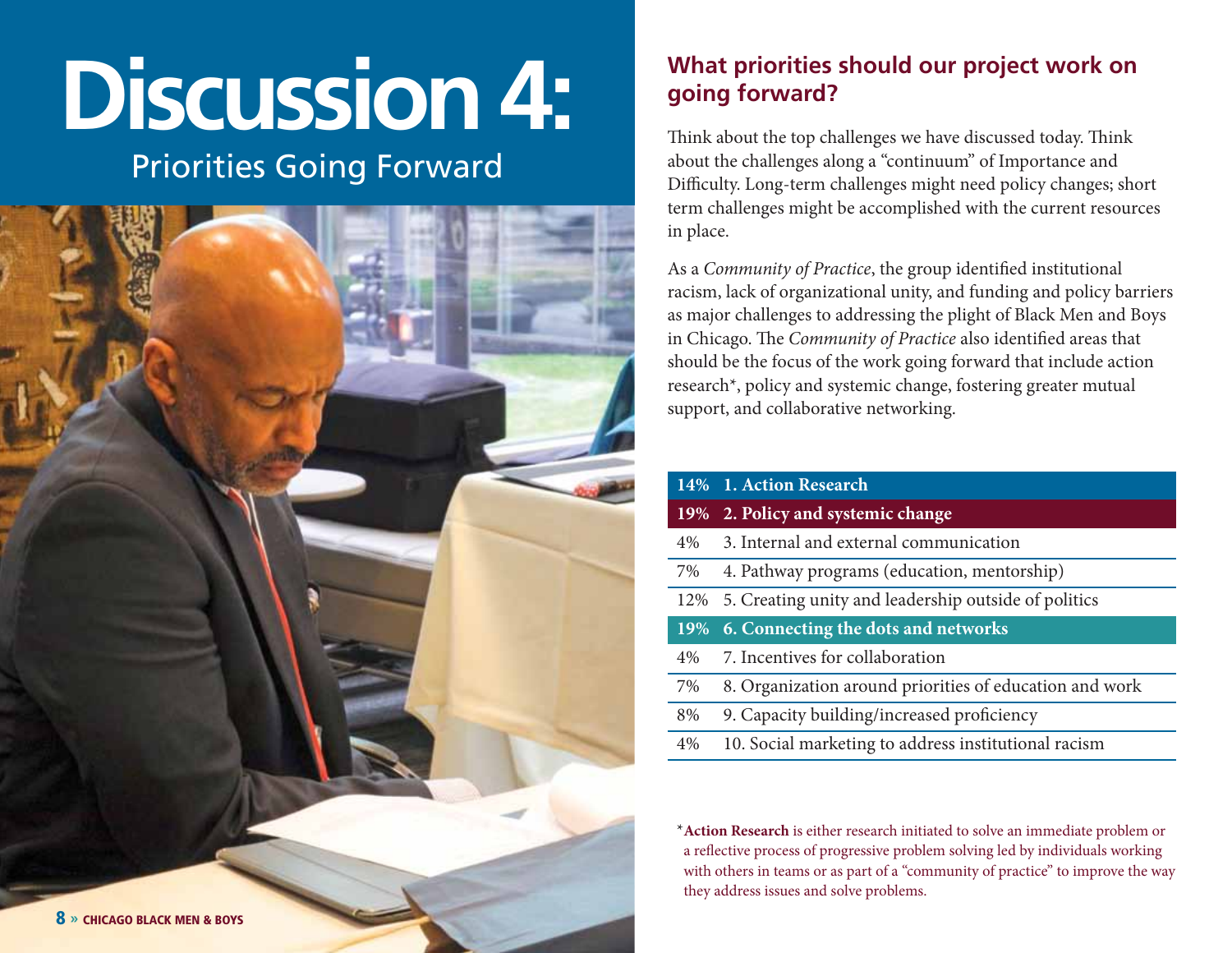

#### **A Priorities Discussion**

**Instructions:** Let me recap.

- Based on "who's in the room"
- The High Performing Organizations and Partners commitment
- What and Why we value this body of work
- The Promising Practices and What Works presentation
- Where we collectively would like to be in five years, coupled with
- The challenges facing the project getting to 2020

**Note:** A list of your top challenges is on the screen

**Instruction II:** What are the priority issues our project should work on?

**Intention:** To categorize in the areas of "Education & Work" the priorities the *Community of Practice* should work on for future success

**Outcome:** List of priorities by "Education & Work."

#### **What does this mean?**

We asked participants to identify what type of stakeholder they were participating as today (keypad polling question). We then analyzed the answers they provided when voting, and tabulated the answer according to their stakeholder type.

As the facilitated discussions focused on the domains of "Work" and "Education," during Discussion Three (Challenges to overcome in achieving future outcomes), participants prioritized the major challenges the *Community of Practice* faces.

The table on the next page illustrates the cross-tabulation by "Stakeholder Type," and how the stakeholders (as they identified themselves earlier during the demographic polling) answered the keypad polling question.

For example: 50% of the "Education" Stakeholders voted for "Institutional Racism" while 45% of "Workforce" Stakeholders voted for the same challenge.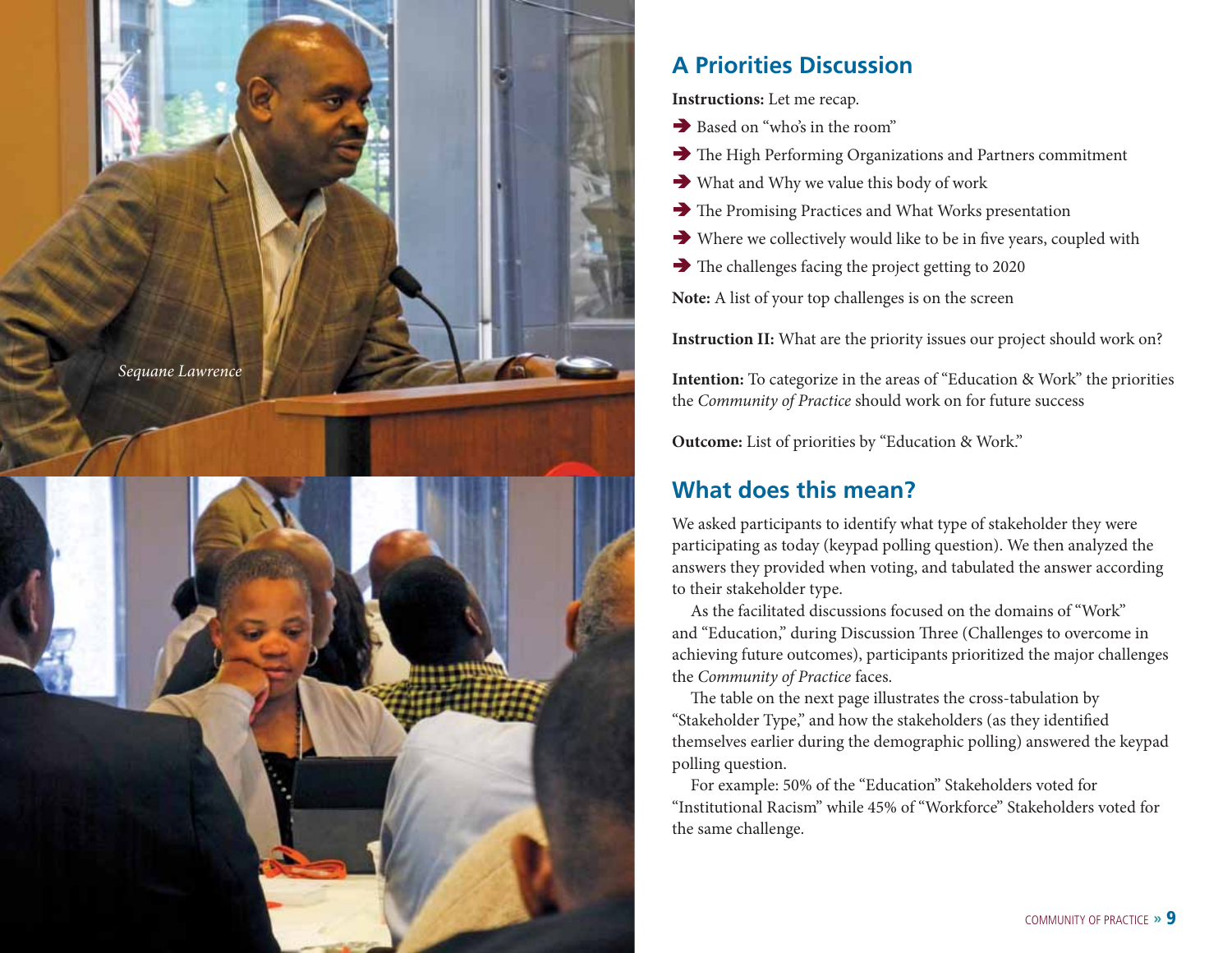## ANALYSIS – CROSS TABULATION Lets see how Stakeholders answered these questions.

#### **What are the major challenges that we face in advocating for and strengthening the lives of our Black Men and Boys?** *(Priority Ranking)*

|                                                                               | <b>Education</b><br>$(K-12)$ | Government | Philanthropy | Policy  | Social<br><b>Services</b> | <b>Universities</b> | <b>Workforce</b><br>Development | Other    |
|-------------------------------------------------------------------------------|------------------------------|------------|--------------|---------|---------------------------|---------------------|---------------------------------|----------|
| 1. Institutional Racism                                                       | 50.00%                       | 20.83%     | 28.81%       | 30.77%  | 47.37%                    | 50.00%              | 45.45%                          | 27.27%   |
| 2. Creating a safe space for sharing/developing narratives                    | $0.00\%$                     | $0.00\%$   | 5.08%        | 0.00%   | $0.00\%$                  | 16.67%              | $0.00\%$                        | 3.03%    |
| 3. Disorganization/creating unity                                             |                              | 25.00%     | 15.25%       | 0.00%   | 15.79%                    | $0.00\%$            |                                 | 36.36%   |
| 4. Finding ways to connect to ongoing systems, not<br>create new ones         | $0.00\%$                     | 20.83%     | 8.47%        | 11.54%  | 5.26%                     | 0.00%               | $0.00\%$                        | 9.09%    |
| 5. Creating new platforms for doing the work                                  | $0.00\%$                     | $0.00\%$   | $0.00\%$     | 0.00%   | $0.00\%$                  | $0.00\%$            | $0.00\%$                        | $0.00\%$ |
| 6. Creating incentives to work with the most vulnerable                       | $0.00\%$                     | 8.33%      | 10.17%       | 0.00%   | 5.26%                     | 0.00%               | $0.00\%$                        | 0.00%    |
| 7. Funding and policy changes                                                 | 16.67%                       | 8.33%      | 11.86%       | 34.62%  | 5.26%                     | 33.33%              | $0.00\%$                        | 21.21%   |
| 8. Creating strategies for independent support for<br>communications programs | $0.00\%$                     | 16.67%     | $0.00\%$     | 3.85%   | $0.00\%$                  | $0.00\%$            | $0.00\%$                        | $0.00\%$ |
| 9. Comprehensive approach (including system<br>changes) "inertia"             | $0.00\%$                     | $0.00\%$   | 18.64%       | 15.38%  | 10.53%                    | $0.00\%$            | 9.09%                           | 3.03%    |
| 10. Early childhood intervention                                              | $0.00\%$                     | 0.00%      | 1.69%        | 3.85%   | 10.53%                    | 0.00%               | 18.18%                          | 0.00%    |
| Totals                                                                        | 100.00%                      | 100.00%    | 100.00%      | 100.00% | 100.00%                   | 100.00%             | 100.00%                         | 100.00%  |

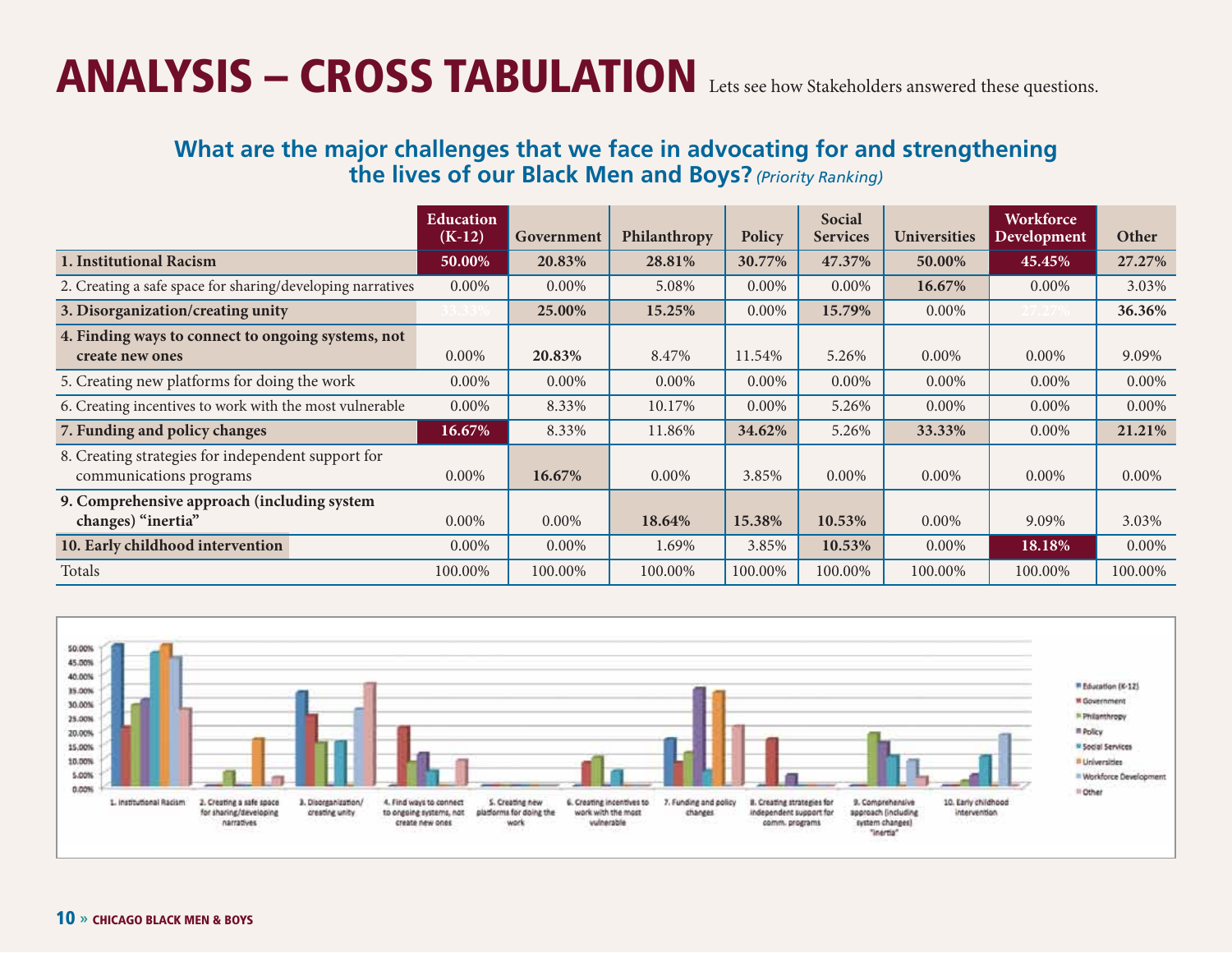#### **What priorities should our project work on going forward?** *(Priority Ranking)*

|                                                         | <b>Education</b> |            |              |          | Social          |                     | <b>Workforce</b> |          |
|---------------------------------------------------------|------------------|------------|--------------|----------|-----------------|---------------------|------------------|----------|
|                                                         | $(K-12)$         | Government | Philanthropy | Policy   | <b>Services</b> | <b>Universities</b> | Development      | Other    |
| 1. Action Research                                      | 16.67%           | 12.50%     | 15.79%       | 22.22%   | 17.95%          | 50.00%              | 9.09%            | 9.09%    |
| 2. Policy and systemic change                           | 33.33%           | $0.00\%$   | 8.77%        | 37.04%   | 23.08%          | 33.33%              | 27.27%           | 12.12%   |
| 3. Internal and external communication                  | $0.00\%$         | 4.17%      | $0.00\%$     | 3.70%    | 5.13%           | 16.67%              | $0.00\%$         | 9.09%    |
| 4. Pathway programs (education, mentorship)             | $0.00\%$         | 8.33%      | 10.53%       | $0.00\%$ | 7.69%           | $0.00\%$            | $0.00\%$         | 12.12%   |
| 5. Creating unity and leadership outside of politics    | $0.00\%$         | 8.33%      | 17.54%       | 14.81%   | 10.26%          | 0.00%               | $0.00\%$         | 18.18%   |
| 6. Connecting the dots and networks in this room        | 50.00%           | 25.00%     | 15.79%       | 14.81%   | 17.95%          | $0.00\%$            | 27.27%           | 18.18%   |
| 7. Incentives for collaboration                         | $0.00\%$         | 8.33%      | 3.51%        | 0.00%    | $0.00\%$        | 0.00%               | $0.00\%$         | 6.06%    |
| 8. Organization around priorities of education and work | 0.00%            | 16.67%     | 5.26%        | $0.00\%$ | 7.69%           | 0.00%               | 18.18%           | 9.09%    |
| 9. Capacity building/increased proficiency              | $0.00\%$         | 16.67%     | 14.04%       | 7.41%    | 2.56%           | $0.00\%$            | 18.18%           | $0.00\%$ |
| 10. Social marketing to address institutional racism    | $0.00\%$         | $0.00\%$   | 8.77%        | $0.00\%$ | 7.69%           | $0.00\%$            | $0.00\%$         | 6.06%    |
| Totals                                                  | 100.00%          | 100.00%    | 100.00%      | 100.00%  | 100.00%         | 100.00%             | 100.00%          | 100.00%  |



#### **What does this mean?**

The facilitated discussions continued to focus on the domains of "Work" and "Education," during Discussion Four (What priorities should our project work on going forward?). Participants prioritized the major challenges the *Community of Practice* faces.

The table above illustrates the cross-tabulation by "Stakeholder Type," how the stakeholders (that identified themselves earlier during the demographic polling) answered the keypad polling question.

For example: 50% of the "Education" Stakeholders voted for "Connecting the dots and networks in this room" while 27% of "Workforce" Stakeholders voted for the same priority (tied with Action "Research").



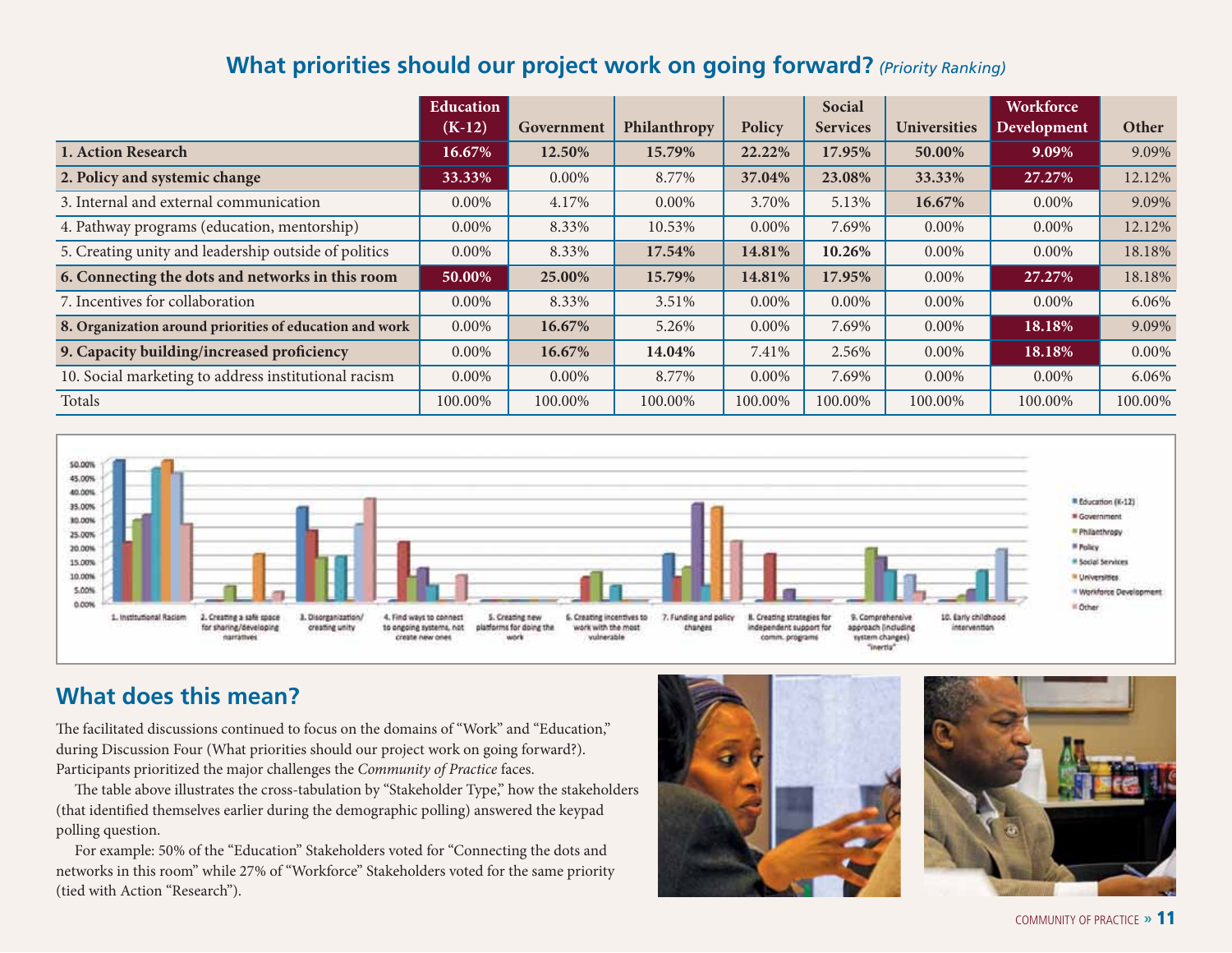#### **What are the priority areas in which we should focus our efforts over the next 12 months?** *(Priority Ranking)*

|                          | <b>Education</b> |            |              |          | Social          |                     | <b>Workforce</b> |          |
|--------------------------|------------------|------------|--------------|----------|-----------------|---------------------|------------------|----------|
|                          | $(K-12)$         | Government | Philanthropy | Policy   | <b>Services</b> | <b>Universities</b> | Development      | Other    |
| 1. Education $(K-12)$    | 50.00%           | 16.67%     | 19.64%       | 22.73%   | 18.75%          | $0.00\%$            | 0.00%            | 20.69%   |
| 2. Government            | $0.00\%$         | 25.00%     | 17.86%       | 22.73%   | 18.75%          | $0.00\%$            | 0.00%            | $0.00\%$ |
| 3. Philanthropy          | 33.33%           | 16.67%     | 8.93%        | $0.00\%$ | 15.63%          | $0.00\%$            | 33.33%           | 6.90%    |
| 4. Policy                | $0.00\%$         | $0.00\%$   | 23.21%       | 45.45%   | 31.25%          | 0.00%               | 11.11%           | 34.48%   |
| 5. Social Services       | $0.00\%$         | 16.67%     | 8.93%        | 0.00%    | 0.00%           | 0.00%               | $0.00\%$         | $0.00\%$ |
| 6. Universities          | $0.00\%$         | 0.00%      | $0.00\%$     | $0.00\%$ | 0.00%           | $0.00\%$            | 0.00%            | $0.00\%$ |
| 7. Workforce Development | 16.67%           | 25.00%     | 14.29%       | 9.09%    | 3.13%           | 0.00%               | 55.56%           | 10.34%   |
| 8. Other                 | $0.00\%$         | 0.00%      | 7.14%        | 0.00%    | 12.50%          | $0.00\%$            | $0.00\%$         | 27.59%   |
| Totals                   | 100.00%          | 100.00%    | 100.00%      | 100.00%  | 100.00%         | 0.00%               | 100.00%          | 100.00%  |



#### **What does this mean?**

The facilitated discussions continued to focus on the domains of "Work" and "Education," during the evaluations keypad polling questions ("What are the priority areas in which we should focus our efforts over the next 12 months?"). Participants prioritized the major challenges the *Community of Practice* faces.

The table above illustrates the cross-tabulation by "Stakeholder Type," and how the stakeholders (that identified themselves earlier during the demographic polling) answered the keypad polling question.

For example: 50% of the "Education" Stakeholders voted for working on "Education" while 56% of "Work" Stakeholders voted for working on "Workforce Development."





#### 12 » CHICAGO BLACK MEN & BOYS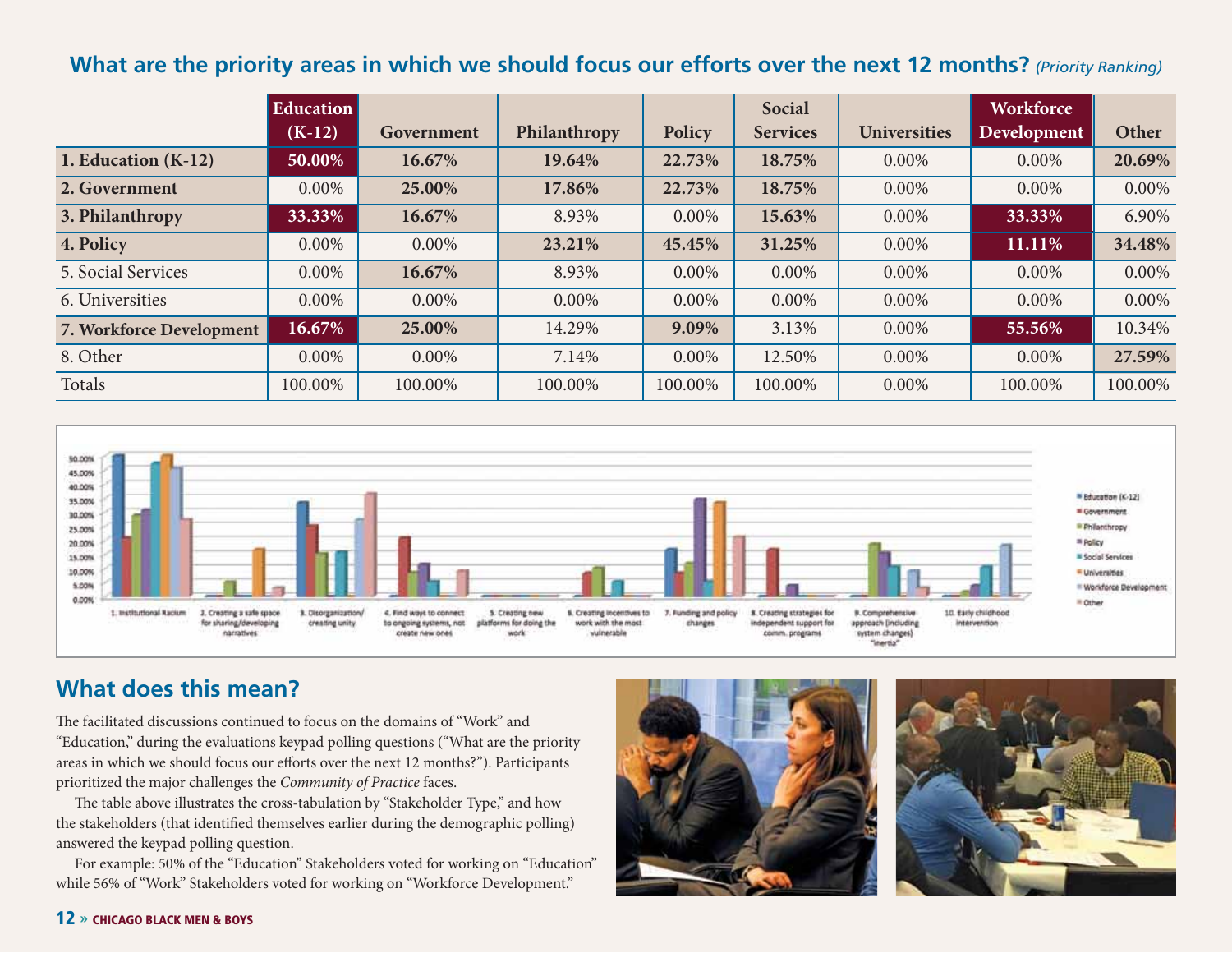### Acknowledgments (bMB Report Section)

Campaign for Black Male Achievement Casey Family Foundation Citi Community Development City of Chicago Fathers, Families & Healthy Communities Members (Fathers) McCormick Tribune Foundation Policy Link Polk Bros. Foundation Pritzker EC Foundation

The Chicago Community Trust

Woods Fund





**Photography:** Cole Morgan